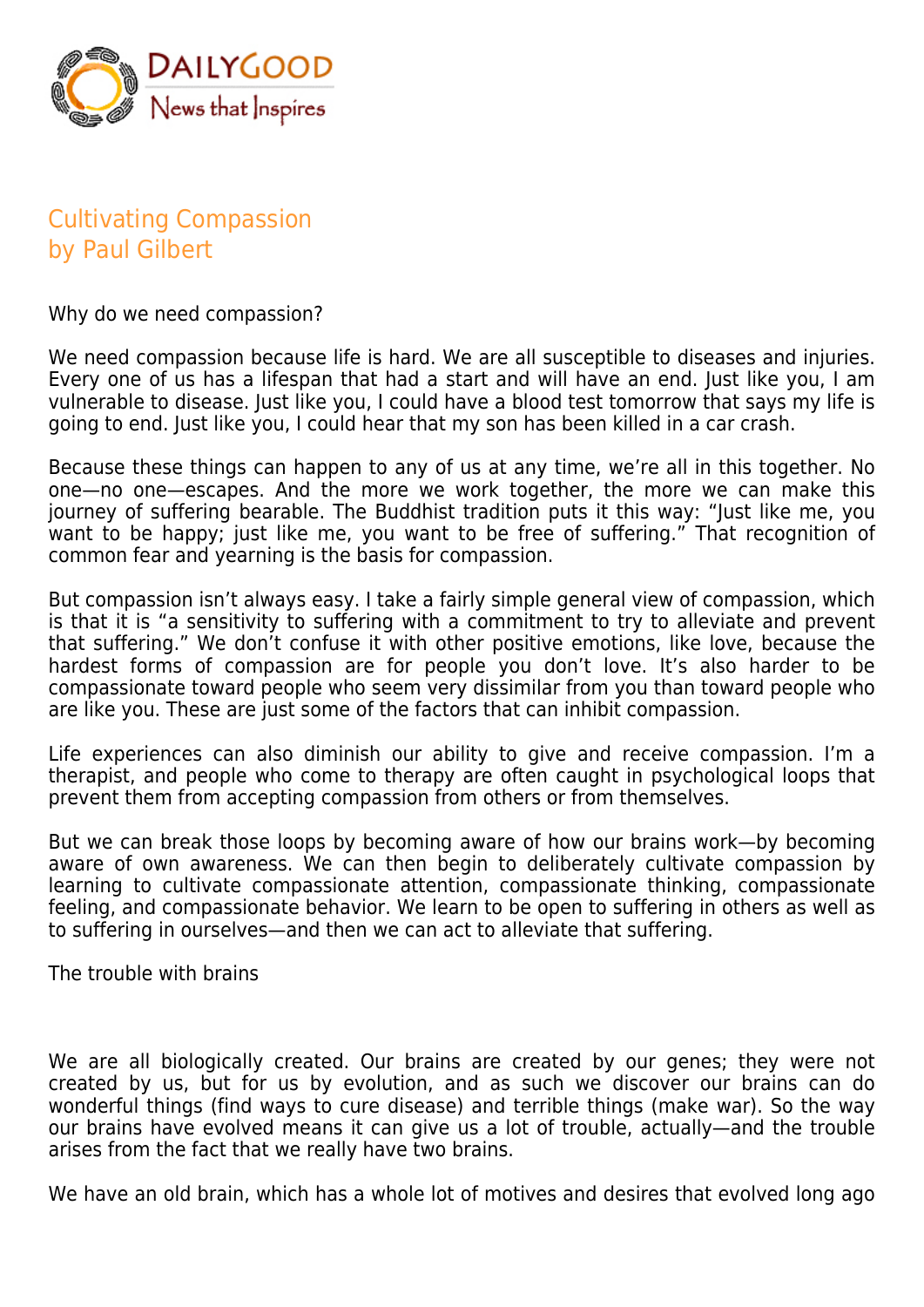and that we share with many other animals. So just like your family dog, we are naturally motivated to avoid things that could harm us, and we can be territorial, possessive, and concerned with status. We are also motivated to form friendships, reproduce, and care for offspring. And just like our family dog, we can experience emotions of anxiety, fear, anger, lust, and joy.

But we are very different from other animals, too. About two million years ago one of our primate ancestors started to evolve humanlike intelligence, and we are now capable of imagining, reasoning, using language, and using symbols. This "new" brain is fabulous when used wisely, but much depends on how it interacts with the old brain.

For example, imagine a zebra spots a lion and runs away—that's what the older, animal brain is good at: detecting and responding to threats. If the zebra gets away, it will settle down and go back to the herd and start happily eating again. But that won't happen for a human because of the new brain. The human will start thinking, "Oh my god, can you imagine what would've happened if I got caught?" They wake up in the middle of the night thinking, "What about tomorrow? And the children! Oh my god."

The threat is over, but the new brain can't let it go. We ruminate, and we run simulation after simulation in our minds of "what-if" scenarios. Now, of course, this can be very useful for working out how to avoid lions in the first place, or to make a spear. But it can also trap us in fear.

This is what we call emotional memory. I'll give you another example, this time closer to the modern world. Suppose that you like holidays. When you think about holidays, it makes you excited. But then on one holiday you get severely beaten up and robbed, and you end up in the hospital. What will happen the following year when you think about holidays? Well, that trauma memory will come back, and so holidays are no longer pleasant to you.

The same mechanism is at work with the child who's loved in the morning but whose parent gets drunk and beats him up at night. The attachment system—the parts of the brain that facilitate loving connection with our parents—fuses with the fear system. So as that child grows up and begins to feel connection with other people, he is opening up the attachment system—but unfortunately, in his emotional memory, attachment is also toxic. That person now has a mental health problem.

A lot of people with mental health problems are in loops they can't escape. They ruminate about things that frighten them, they ruminate about being no good or inferior. They focus on all the negative aspects. This is not their fault, because we have a natural, old-brain threat bias. As Rick Hanson notes, the brain is Velcro for negative- and threat-based things but Teflon for positive ones. We're all like this.

How does mindfulness help fix the trouble?

Fortunately, we also have the skills to reconcile the old brain with the new. One of them is a technique that we call mindfulness—moment-to-moment awareness of thoughts and feelings. That is, we have the capacity to be aware of awareness, and to simply observe and become familiar with the tricks our minds play on us.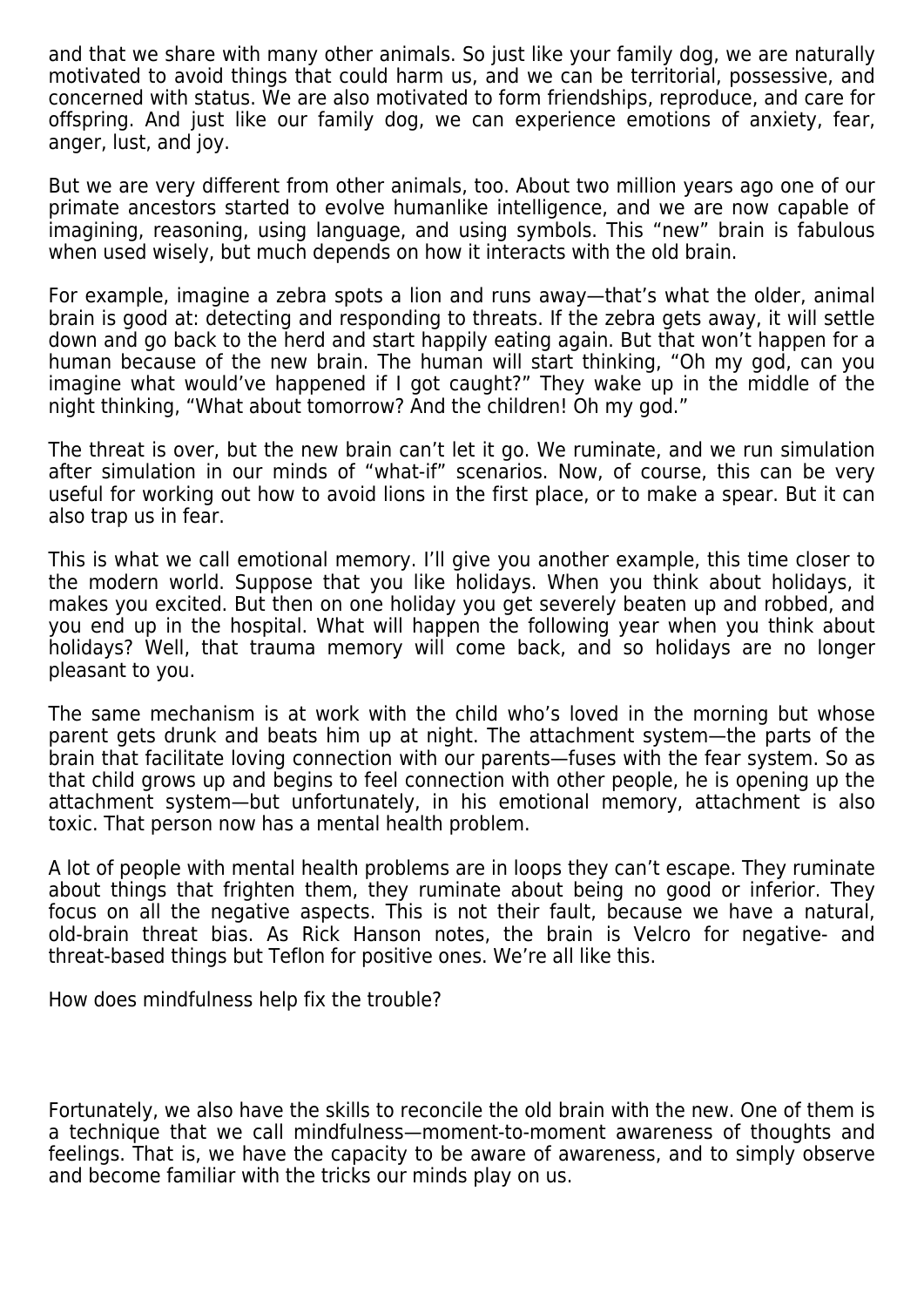This is a phenomenally important evolutionary quality, almost like a quality of developing a visual system. Before animals had the capacity to be aware of light, there was no awareness of light. But of course light exists. We now have a brain to be aware of being aware, which no other animal has—and this actually puts on our shoulders fantastic responsibilities, because we can wake up to the reality of the life we're in and start to make healthy choices as a result. Chimpanzees cannot do this—they can't look at their body and think, "Oh my God, I've got to lose weight."

Mindfulness helps us understand that attention is like the spotlight—whatever it shines on is what becomes brighter in the mind, which can even affect us physiologically.

Try this: Deliberately imagine your excitement around a vacation, or the possibility of winning a lottery. Let that be your focus for a minute of two and notice what happens in you body. Then switch your attention (on purpose) to an argument or one of your core worries at the moment. Notice what happens in your body. Did you feel very differently, according to where your attention was focused?

Attention also puts things outside the spotlight, into darkness. Let's say you go Christmas shopping and enter 10 shops, and in nine shops the assistants are very helpful to you, but in one shop the assistant is very rude and she makes you wait. Well, whom do you think about when you go home? "God, where do they get these people from?" you say to yourself. "Should I write to the store manager and get her fired? She was so rude." You're in a loop now and you're in the anger system. You've forgotten all the shop assistants who were nice to you. They're in darkness because the spotlight is on the rude one. How absolutely extraordinary that we can forget 90 percent of our experience!

But of course once we notice what the mind is up to—and why—then we can begin to take control over our attention and use it mindfully and practically. What about if you, on purpose, decide that you're going to recall the other nine people? Just spend time remembering how kind one of them was in that shop, another's smile, how one tried so hard to find you the thing you wanted.

Taking that step—breaking out of the anger loop—requires intention. And that intention is a key to cultivating compassion.

Compassion is rooted deeper in brain systems having to do with intentionality and motivation, and if you orient yourself to compassion, then you're going to change the whole orientation of your mind. And the key here is to understand that we can select, on purpose, one of our basic motivational systems—for caring—and we can cultivate it, help it grow and mature, through practice. We also need to understand exactly why it's useful to do this: because it changes our brain and will give us much more control over our thoughts and our lives.

So in therapy that tries to develop compassion, we train people to remember, remember, remember, notice, notice, notice kindness—and then to build upon those remembrances. Buddhist monk and author Matthieu Ricard says our minds are like gardens and they will grow naturally. But if uncultivated, they are influenced by the weather and whatever seeds are in the wind. Some things will grow big and others shrivel—and in the end we may not like the results.

We can come to understand why and how to cultivate compassion within us, which has the capacity for healing and reorganizing our minds such that we can begin to become the people we want to be—in other words, to have the garden-mind we want. This